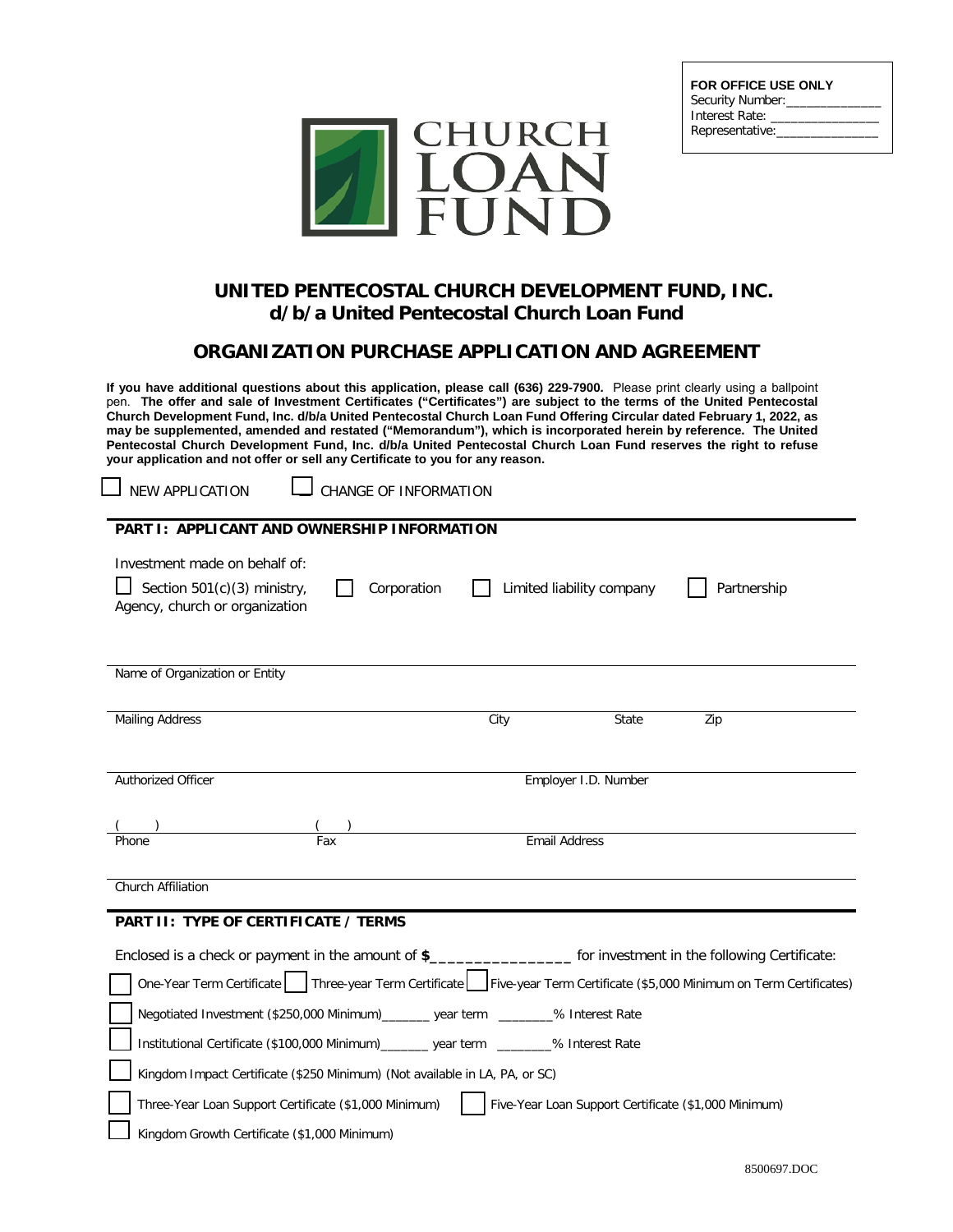| Please tell us how you became interested in the Certificates (check all that apply):                                                                                                                                                      |
|-------------------------------------------------------------------------------------------------------------------------------------------------------------------------------------------------------------------------------------------|
| Pentecostal Life/UPCI Publication<br>Social Media<br>Friend/Colleague<br>Conference/Camp Meeting<br>Website                                                                                                                               |
| We hereby request that interest earned on the Certificate be paid in the following manner:<br>(Place initials next to your selection)                                                                                                     |
| Please pay interest directly to us in the form of a check on a quarterly basis                                                                                                                                                            |
| Please pay interest directly to us in the form of a check on an annual basis                                                                                                                                                              |
| Compound any interest accrued and add to the principal amount of the Certificate to be paid at maturity.                                                                                                                                  |
| Pay by electronic funds transfer (Please complete authorization section below and attach a voided check):<br>quarterly<br>annually                                                                                                        |
| Zero-Interest Rate. If you wish to donate the interest payments to a designated United Pentecostal Church, mission,<br>fund or agency, you may do so by checking this box. (Please attach letter of instruction in selecting this option) |

#### **ELECTRONIC FUNDS TRANSFER**

\_\_\_\_ (Initials) We desire to have United Pentecostal Church Development Fund, Inc. d/b/a United Pentecostal Church Loan Fund process any specific request for electronic transfers received in United Pentecostal Church Development Fund, Inc. d/b/a United Pentecostal Church Loan Fund's office for transfer to and/or from our account at the bank named below:

Bank Name

 $($ Bank Phone

Bank Account Number

Please complete an Electronic Funds Transfer Form.

### **SIGNATURES**

We will not process your Purchase Application until you have completed Parts I and II and signed below. If you are signing on behalf of an organization, corporate entity or institution, print your name and title on the provided line. This Purchase Application includes terms printed on the back side of this form

| Name (please print)   |       | Title      | Name (please print)   |       | Title      |
|-----------------------|-------|------------|-----------------------|-------|------------|
| <b>Street Address</b> |       |            | <b>Street Address</b> |       |            |
| City                  | State | Zip        | City                  | State | Zip        |
| Home Phone            |       | Work Phone | Home Phone            |       | Work Phone |
| Signature             |       | Date       | Signature             |       | Date       |

Please mail this Purchase Application with a check payable to United Pentecostal Church Loan Fund for the amount of your investment to 36 Research Park Court, Weldon Spring, Missouri 63304, unless you have elected to have funds electronically transferred.